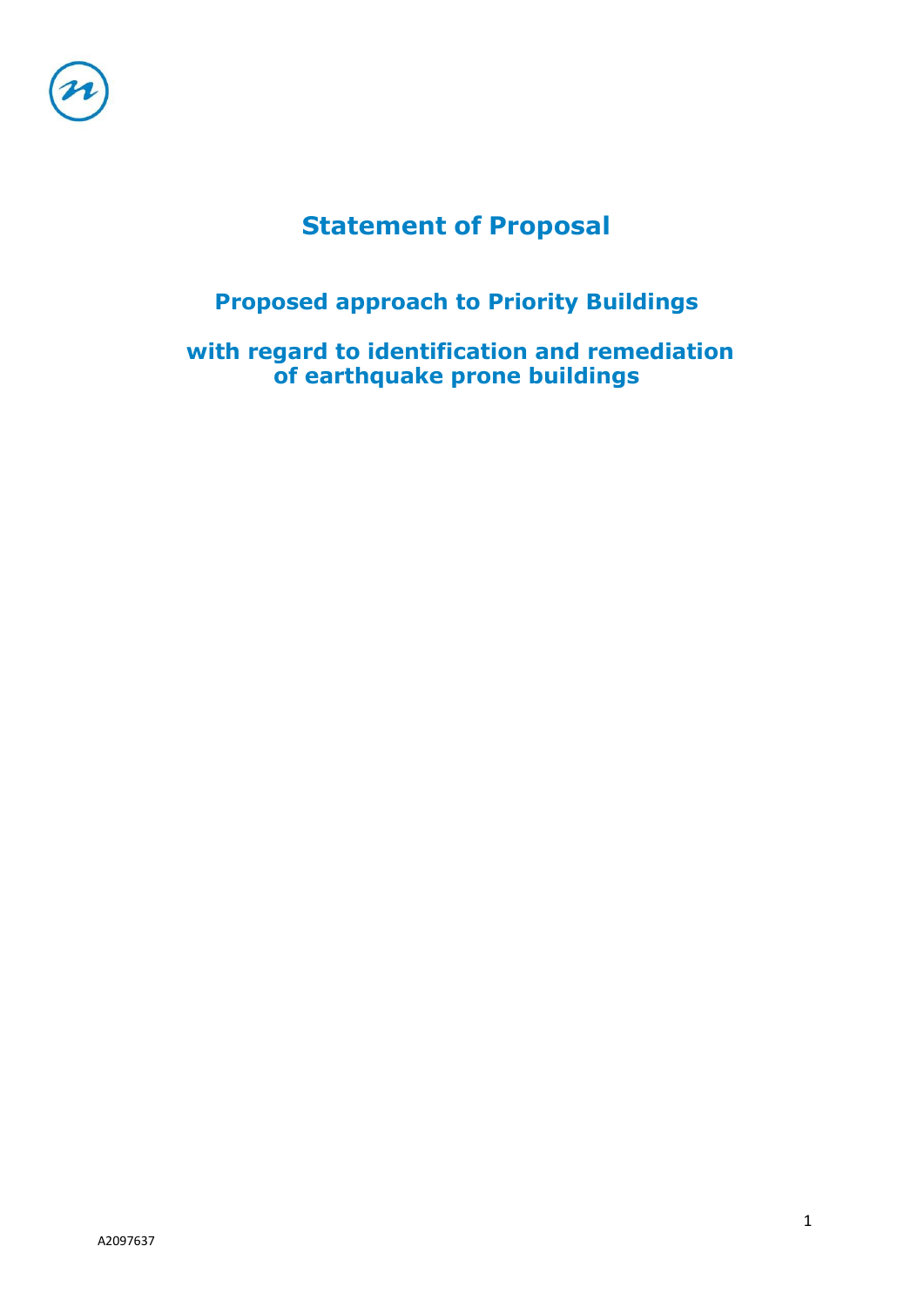The purpose of this Statement of Proposal is to;

- A Identify any part of a public road, footpath, or other thoroughfare:
	- Onto which parts of an unreinforced masonry (URM) building could fall in an earthquake; and
	- That has sufficient vehicle or pedestrian traffic to warrant prioritising the identification and remediation of those parts of URM buildings.
- B Identify routes of strategic importance, that have at least one building that could impede the route if the building were to collapse in an earthquake.

The outcome of this process of identification is that:

- Any part of an URM building that could fall onto a thoroughfare, identified by Part A of this process during an earthquake will be classified as a priority building under the Building Act 2004.
- Any earthquake prone, or potentially earthquake prone, building on a transport route identified by Part B will be classified a priority building under the Building Act 2004.

Whether a building is a priority building affects:

- The deadline by which the Council must identify whether the building or a part of the building is potentially earthquake prone (see the Building Act, section 133AG). In particular, by 30 June 2022 the Council must apply the earthquake prone building (EPB) methodology under the Building Act to identify buildings or parts of buildings that are potentially earthquake prone. This timeframe is five years shorter than for non-priority buildings.
- The deadline for completing seismic work on the building or a part of the building, if it is subject to an earthquake prone building notice (EPB Notice) (see the Building Act, section 133AM). In particular, the owner of a building or part of a building that is subject to an EPB Notice must complete seismic work on the building or part on or before 12.5 years from the date of the first EPB Notice. This timeframe is 12.5 years shorter than for non-priority buildings.

This Statement of Proposal is set out in two parts. The public is invited to submit on either, or both, of the parts discussed in this Proposal.

**Part One** discusses the proposed approach to the identification of thoroughfares with sufficient traffic to warrant prioritisation of URM buildings (either whole or in part).

**Part Two** discusses the proposed approach to the identification of transport routes of strategic importance (in terms of emergency response).

Further information on the new system for managing earthquake-prone buildings can be found at: [https://www.building.govt.nz/managing-buildings/managing-earthquake](https://www.building.govt.nz/managing-buildings/managing-earthquake-prone-buildings/)[prone-buildings/](https://www.building.govt.nz/managing-buildings/managing-earthquake-prone-buildings/)

Buildings in the Nelson region that currently have EPB Notices (URM and other construction) can be found online at<https://epbr.building.govt.nz/>, by selecting Nelson region and searching. Additional buildings may be identified as earthquake prone in the future.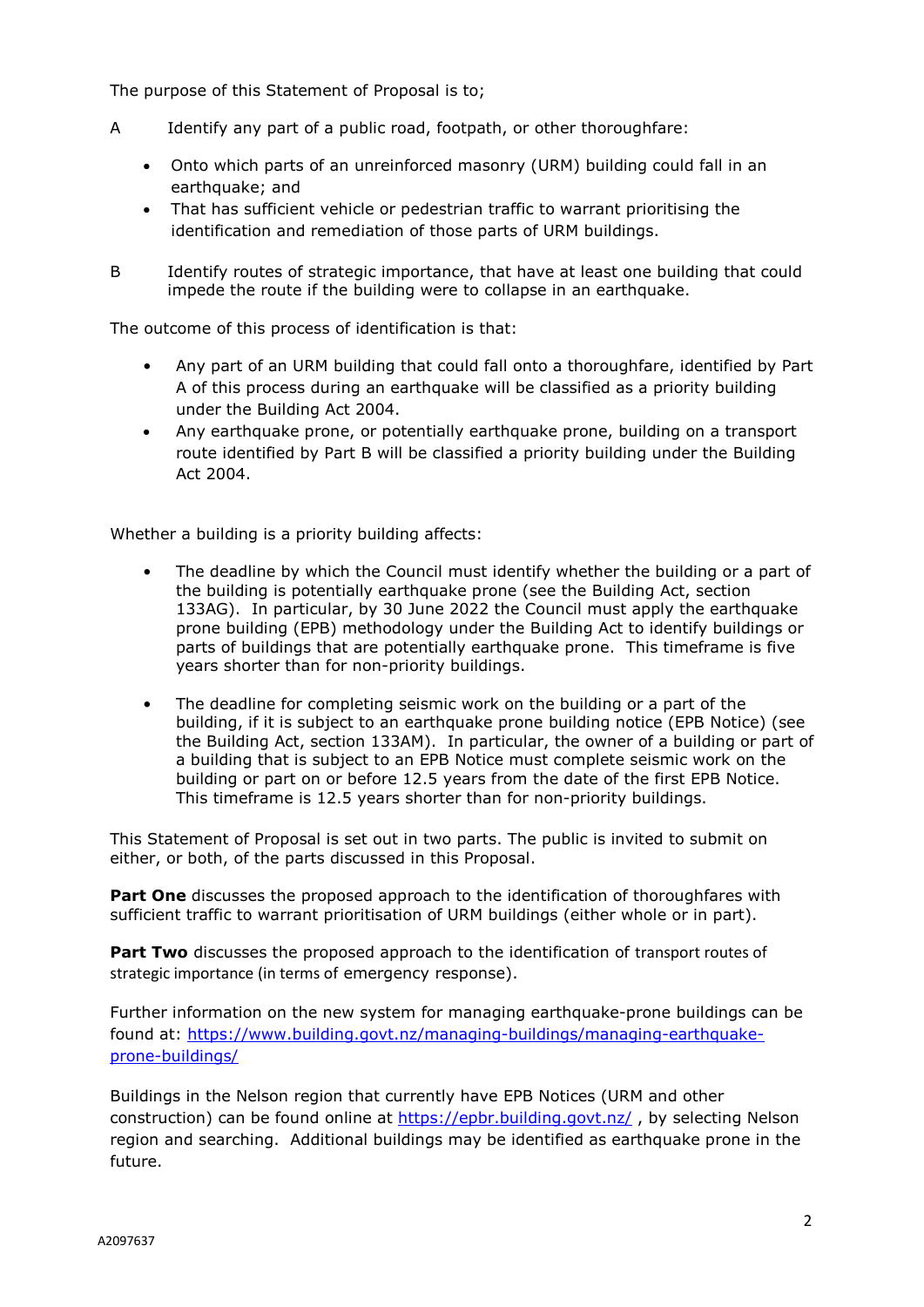## **Part One: URM buildings (whole or in part) that could fall on thoroughfares with sufficient vehicular and pedestrian traffic to warrant prioritisation**

The Building Act gives Council the ability, in consultation with its community, to identify thoroughfares, onto which any part of an URM building may fall, which have sufficient vehicle or pedestrian traffic to warrant prioritising (in terms of identification and remediation).

Once thoroughfares have been identified through this process, the Council will be required to identify whether any buildings located on the approved routes are potentially earthquake–prone, determine their earthquake-prone status, and (if they are earthquake-prone) enforce a shorter timeframe for remediation.

The Council has already identified and tracked the remediation of URM buildings since approximately 1985. As a result, the Council has a level of confidence that many of the buildings that have URM components, have already been identified.

There are also URM buildings where failure would not affect public roads, footpaths or other thoroughfares. Examples include URM chimneys that are not adjacent to, or are unlikely to, fall onto a public space. Those buildings are not intended to be addressed as part of this process.

The public is invited to submit on the proposal. You can make a submission online at nelson.govt.nz or in writing by using the submission form at the end of this document. Submissions must be received by 4 November 2019.

## **1.1 The Proposal: URM buildings (whole or in part) that could fall on thoroughfares with sufficient vehicular and pedestrian traffic to warrant prioritisation**

The Council is proposing to identify the following as public roads, footpaths and other thoroughfares with sufficient vehicular or pedestrian traffic to warrant prioritisation of nearby URM buildings:

All public roads, footpaths, or other thoroughfares that are inside the area defined by the centrelines of the Nelson Central City ring roads, including publically accessible areas adjacent to buildings at 29 Halifax Street and 133 Collingwood Street. Refer to the map attached to this Proposal;

The Council is proposing this area on the basis of:

- its assessment that the identified area has high pedestrian and vehicular traffic, and is sufficient to warrant prioritising the identification and remediation of URM buildings;
- the distribution and characteristics of URM buildings identified to date; and
- the layout of the buildings and thoroughfares within this area means that parts of any URM buildings could fall onto pedestrians or vehicles in an earthquake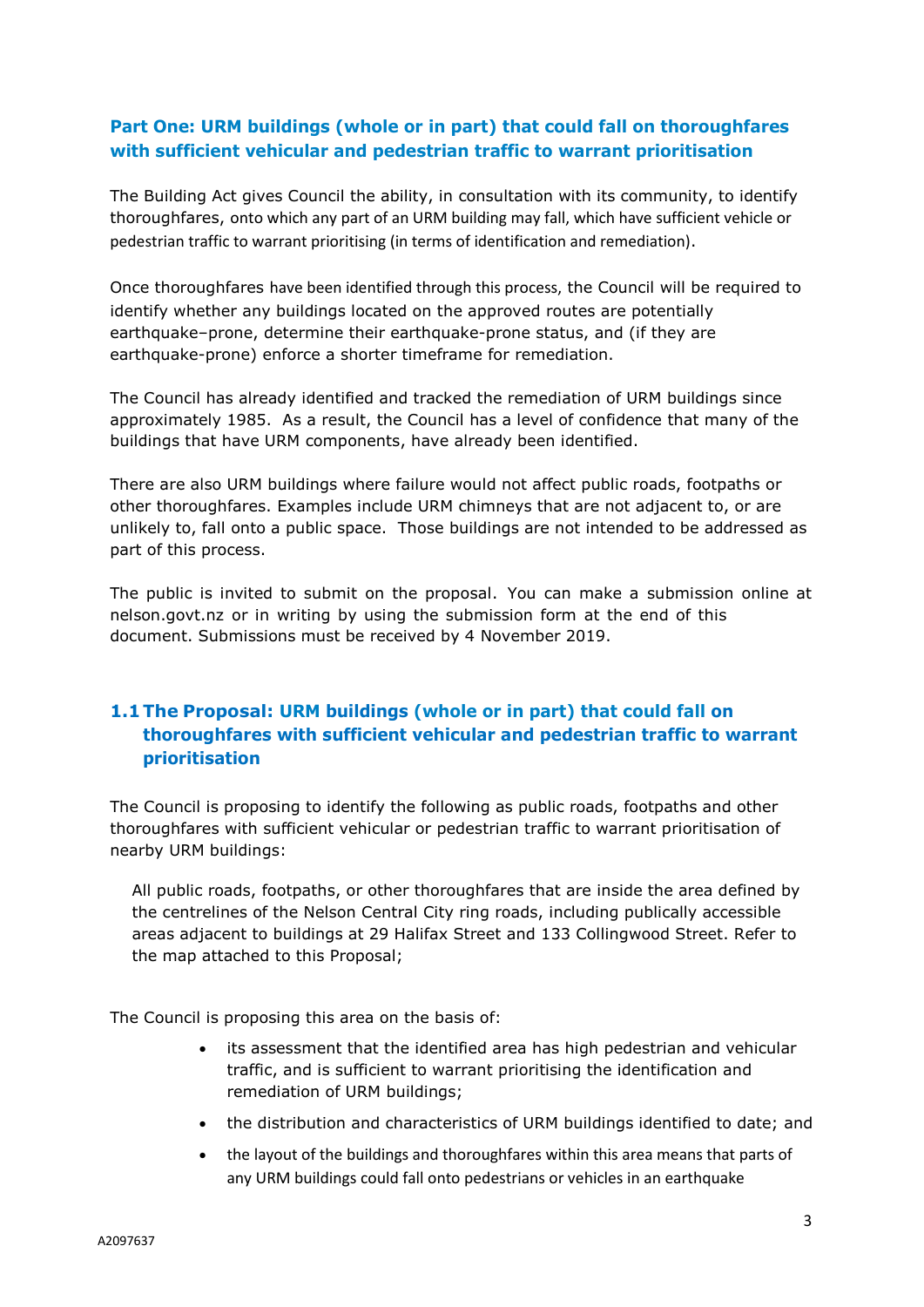## **1.2 Alternatives considered**

In considering its approach, Council also considered the following options.

**a. Inclusion of buildings in the commercial zones of Stoke and Tahunanu**i. The Council considered whether to include the suburbs of Stoke and Tahunanui. However as there are no identified URM buildings in these suburban commercial zones, the Council is proposing to not to include them.

## **b. Using another criteria to identify public roads, footpaths and other thoroughfares**

Under this option, Council would use a different criteria to identify public roads, footpaths and other thoroughfare's that have sufficient traffic to warrant prioritisation, such as;

- areas defined by Nelson Regional Management Plan zones, such as 'Inner City Centre' and 'Inner City Fringe' (zone criteria); or
- specific routes or areas based on pedestrian, cyclist and vehicle traffic counts.

Although a zone criteria would potentially capture more URM buildings as priority buildings, the majority are already within the proposed Nelson central city area. Moreover, many of the buildings in the broader area may appear to be URM, but are outside of the scope of this consultation because they are brick veneer supported by concrete, steel or timber structure (i.e. do not gain lateral support from URM). In addition, known URM buildings outside of the Nelson central city area, are either;

- considered to not be on a route with sufficient traffic,
- established as not earthquake prone, or not within the scope of the earthquake prone building provisions of the Act, *or*
- subject to potential failures that do not affect public roads, footpaths or other thoroughfares.

Another alternative could be to use traffic counts to determine the thresholds for 'sufficient vehicle and/or pedestrian traffic'. Although this might appear to be a more rigorous approach, available traffic counts do not discriminate on a route by route or building by building basis and therefore are not considered the best measure in this context.

## **c. That Nelson does not have any public roads, footpaths or other thoroughfares that have sufficient vehicle or pedestrian traffic to warrant prioritising the identification of those parts of unreinforced masonry buildings that could fall**

Under this option, it would be considered that there is no reasonable prospect of any thoroughfare in Nelson having sufficient vehicle or pedestrian traffic to warrant prioritisation.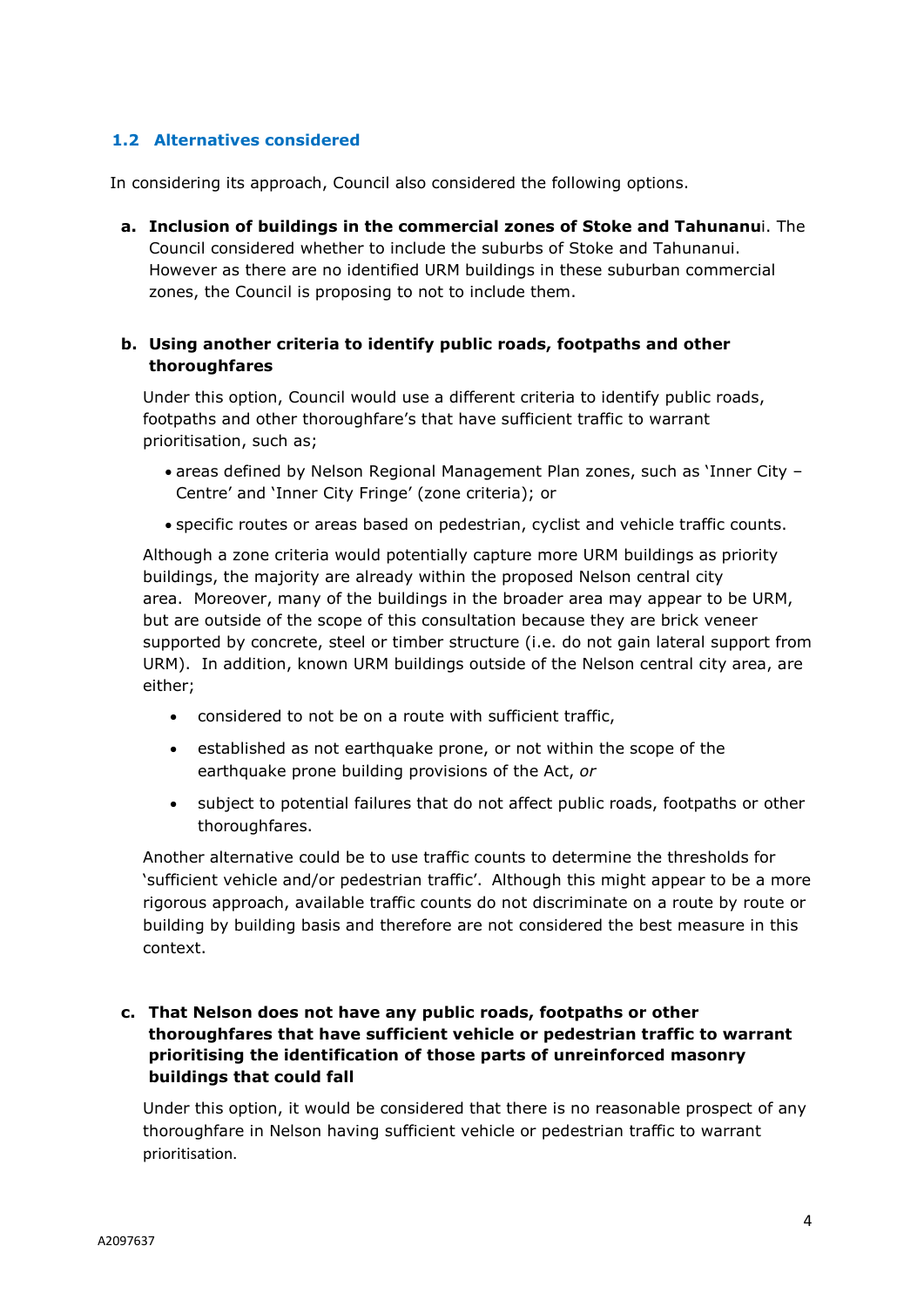However, Council considers that Nelson central city does have sufficient vehicle and pedestrian traffic in the areas marked on the map attached to this Proposal as anticipated by the Building Act.

In addition, there are, as at 1 July 2019, seven URM earthquake prone buildings with EPB Notices in the proposed area. The Council therefore considers that prioritisation of URM buildings in the Nelson Central City area is warranted.

**d. That all public roads, footpaths, or other thoroughfares in Nelson have sufficient vehicle or pedestrian traffic to warrant prioritising**

Under this option all of Nelson's public roads, footpaths or other thoroughfares would warrant prioritisation.

It does not appear reasonable that all thoroughfares in wider Nelson would have sufficient vehicle or pedestrian traffic to warrant prioritisation.

| Questions |                                                                              |
|-----------|------------------------------------------------------------------------------|
| 1.        | Do you agree with the thoroughfares identified for prioritisation?           |
| 2.        | If not, which thoroughfares do you disagree with and why?                    |
| 3.        | Are there any other thoroughfares that meet the criteria but are not listed? |

## **Part two: Buildings on a transport route of strategic importance**

The Building Act 2004 gives Council the ability, in consultation with its community, to identify for prioritisation buildings that could impede routes of strategic importance in an emergency, if they were to collapse in an earthquake.

This is important as buildings impeding a strategic transport route in an earthquake could inhibit an emergency response to the detriment of the community, such as loss of life, if timely access to emergency care is not possible.

Once any buildings have been identified the Council will be required to determine their earthquake prone status and (if applicable) enforce a shorter timeframe for remediation.

The Council has already identified some buildings that may be or are earthquake prone on some main routes. Buildings that have already been identified as earthquake prone can be viewed on [MBIE's Register of Earthquake Prone Buildings.](https://www.building.govt.nz/managing-buildings/managing-earthquake-prone-buildings/epb-register/)

The public is invited to submit on the proposal. You can make a submission online at nelson.govt.nz or in writing by using the submission form at the end of this document. Submissions must be received by 4 November 2019.

### **2.1 The Proposal: Identifying transport routes of strategic importance**

The Council is proposing to apply the following criteria to identify transport routes of strategic importance - routes likely to be used by emergency services in: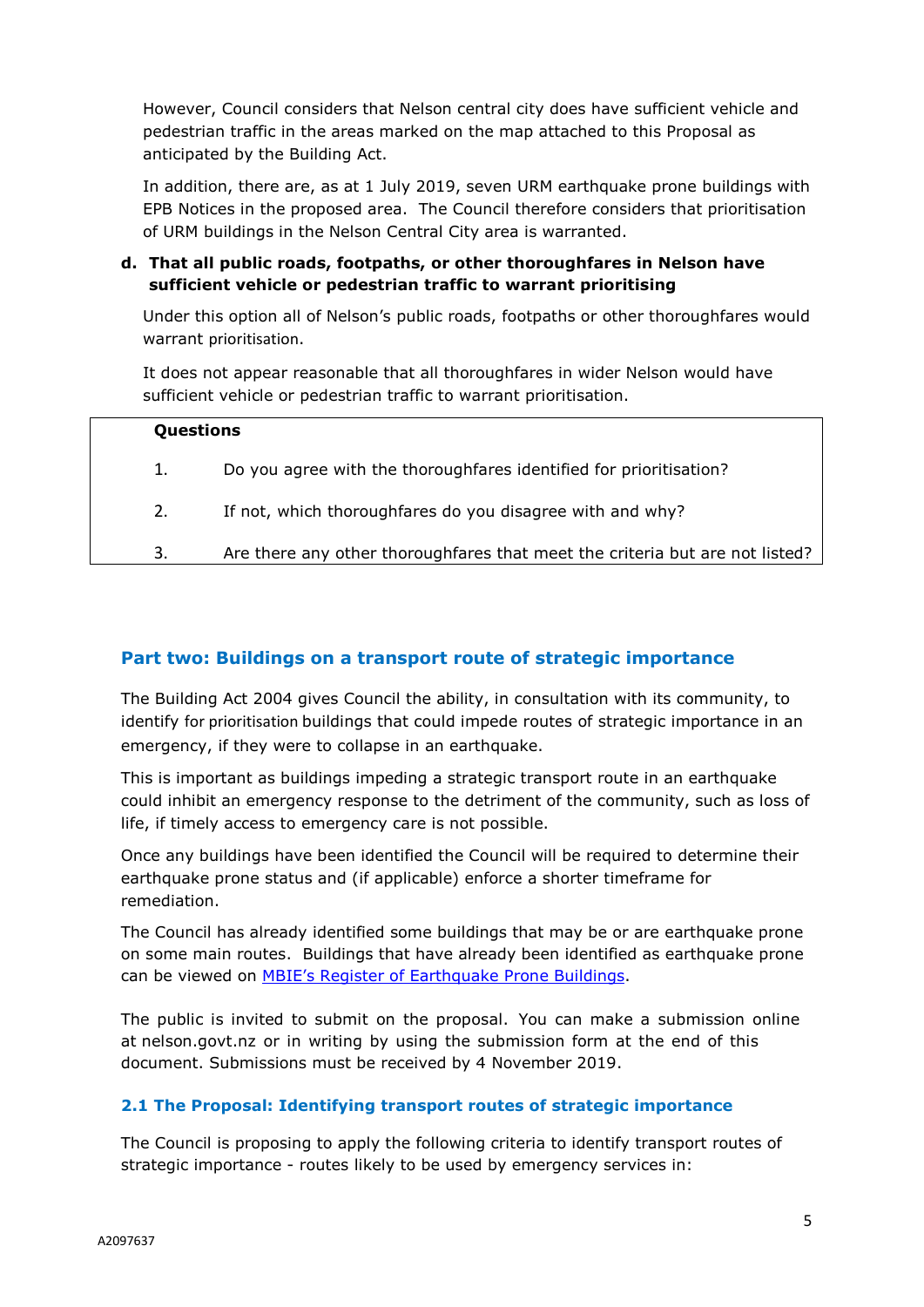- transiting from their bases to areas of need in a major emergency, *or*
- transiting to central services such as hospitals, where there are no alternative routes available.

Based on there being a likelihood of use by emergency services in an emergency and the potential for at least one building to impede the route if it collapsed, Council proposes the following routes be prioritised. Refer to the map attached to this Proposal:

- All lanes of streets bounding the Nelson Central City; Rutherford, Halifax, Collingwood Streets and Selwyn Place, but not where these roads extend beyond their common intersections.
- Gloucester Street between Vanguard and St Vincent Streets.
- Halifax Street from Rutherford Street, Haven Road from Halifax Street, Wakefield Quay, Rocks Road, Tahunanui Drive to Annesbrook roundabout.
- Rutherford Street from Halifax Street, Waimea Road to Boundary Road.
- Waimea Road from Whakatu Drive roundabout, Main Road Stoke to Salisbury Road roundabout.

All of the routes proposed coincide with roads identified by the Nelson Tasman Lifelines Group (which includes Tasman District Council, Nelson City Council, NZ Transport Agency and others), except for Gloucester Street, Halifax Street, Collingwood Street and Selwyn Place.

Feedback has already been sought from Nelson Tasman Lifelines Group Police, Fire and Emergency New Zealand, and Nelson Marlborough District Health Board representatives. Gloucester Street has been included with the proposed routes after speaking with local representatives of Fire and Emergency New Zealand.

## **2.2 Identifying buildings that could impede the strategic transport routes**

Once the routes are identified, Council will use the EPB Methodology to identify by 30 June 2022, buildings or parts of buildings that are potentially earthquake prone.

### **2.3 Alternatives considered**

In considering its approach, Council also considered the following options:

### **a. Not prioritising buildings on strategic transport routes:**

It is not mandatory for a territorial authority to prioritise identification of buildings on strategic routes in its district. For example all main routes may have alternative routes that could be used by emergency vehicles. However in Nelson, the use of an alternative route may cause undue delay to an emergency response to the detriment of the community, such as loss of life, if timely access to emergency care is not possible. For this reason, this option was not supported.

### **b. Including the following transport routes:**

- State highway 6 north of Nelson
- Waimea Road from Boundary Road, Whakatu Drive to Salisbury Road roundabout
- Maitai Valley Road east of Nelson to the Maitai Dam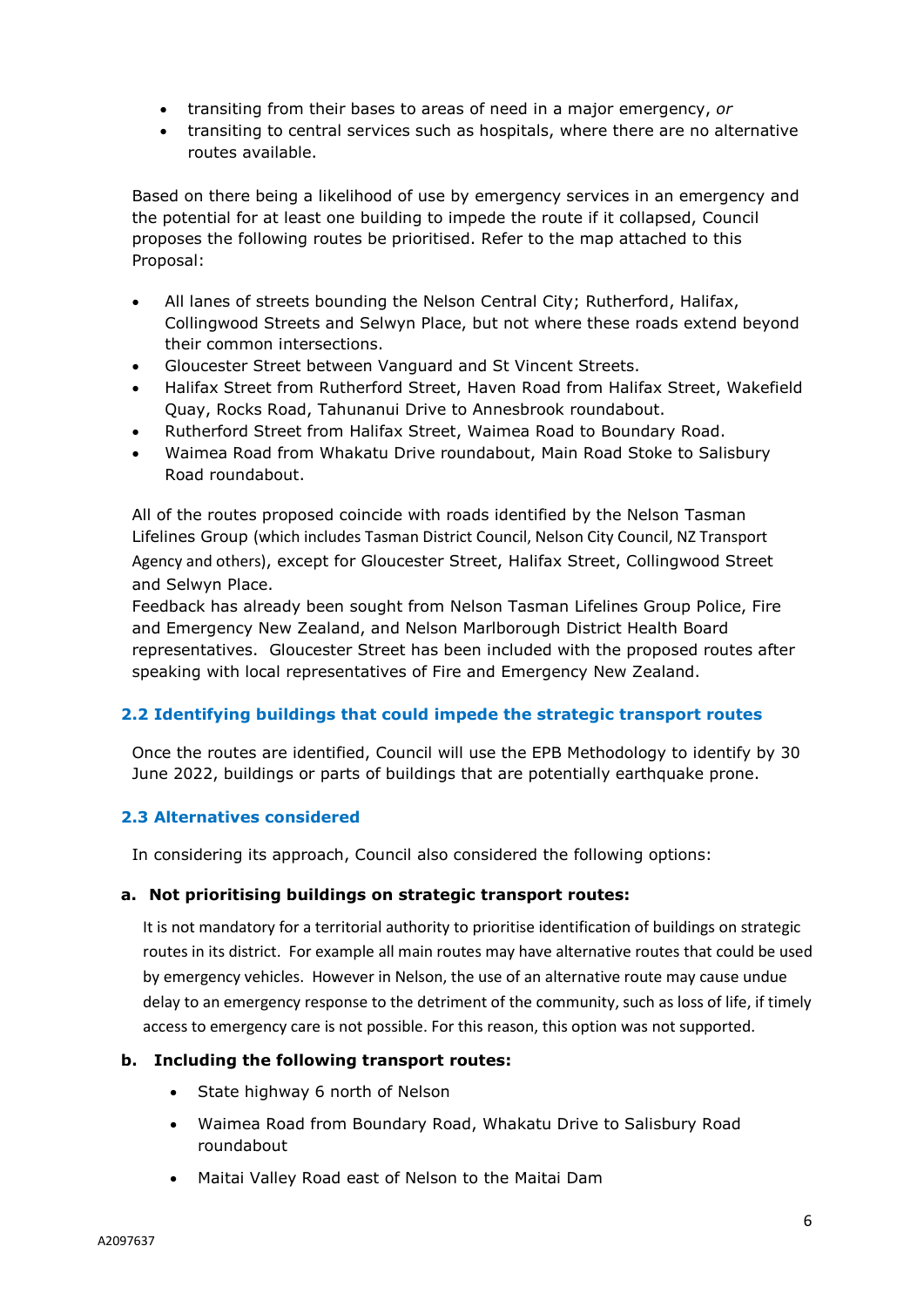All of these routes are identified by the Nelson Tasman Lifelines Group. However these are proposed not to be prioritised because there are unlikely to be buildings that could impede those routes if they collapsed:

#### **Questions**

- 4. Do you agree with the routes identified for prioritisation?
- 5. If not, which routes do you disagree with and why?
- 6. Are there any other routes that meet the criteria but are not listed?

#### **Submission**

Anyone may make a submission about any aspect of Council's proposal and the other options that have been considered. Council, in making its decision, will take account of all submissions made.

A submission form is included at the end of this document.

All submissions, including the name and contact details of the submitter, will be made available to the public and media on Council's website, unless you specifically request that your contact details be kept private and explain why it is necessary to protect your privacy. Council will not accept any anonymous submissions.

Submissions can be made:

- Online at [nelson.govt.nz](http://www.nelson.govt.nz/)
- By post to Priority Buildings, PO Box 645, Nelson 7010
- By dropping off to Civic House, 110 Trafalgar Street, Nelson

#### **Submissions must be received no later than 4:00 pm on 4 November 2019.**

Any person who wishes to speak to the Council in support of their submission will be given the opportunity to address the Council at the hearings during February 2020